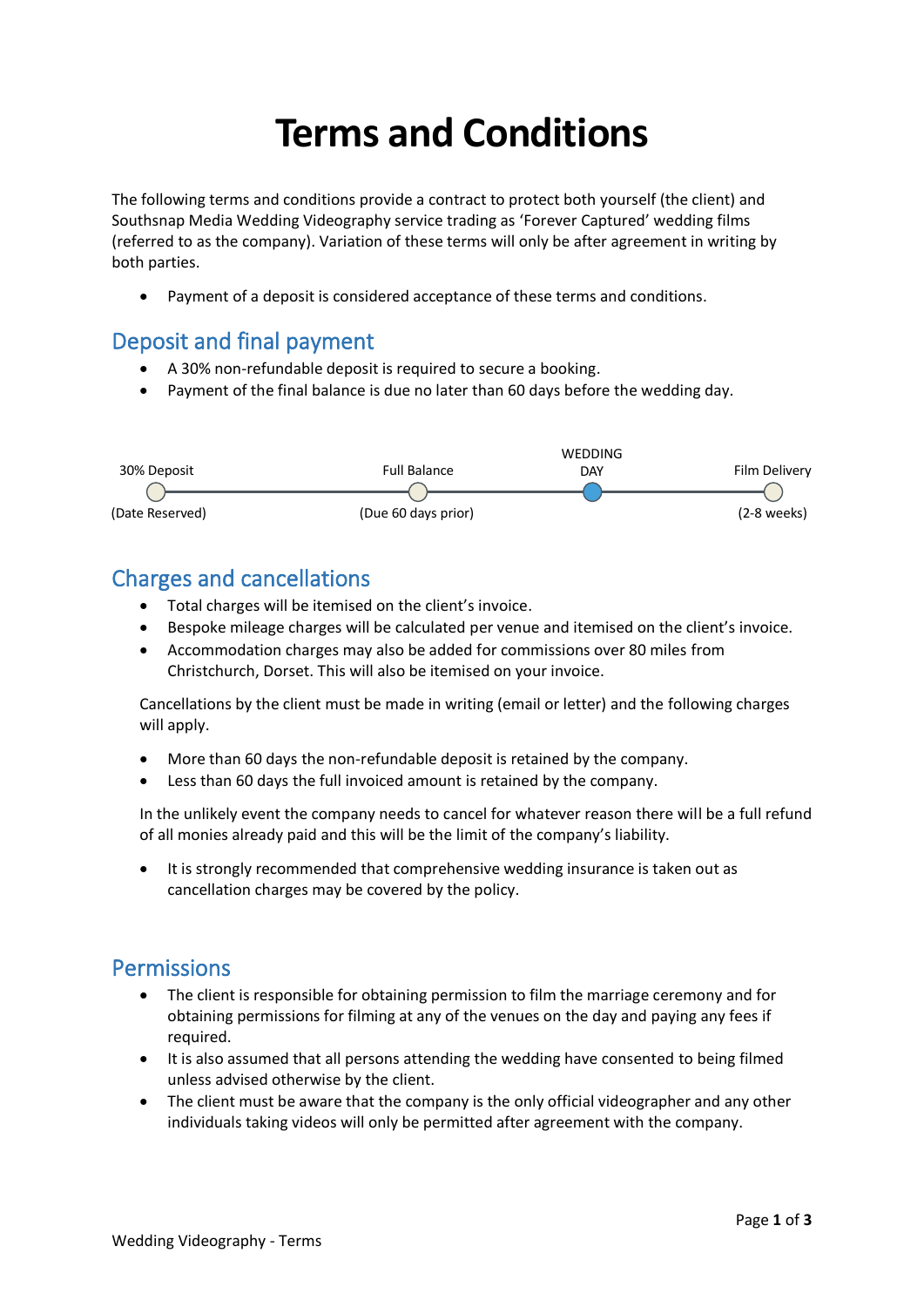# Expectations on the day

- The company will use its professional expertise to operate in a discreet and unobtrusive manner and will work alongside the official photographer with mutual respect.
- As the day progresses, we are not always in control of the setting and any restrictions that may be made on us. This can lead to less than ideal angles that may get obstructed or poor lighting conditions during filming on the day. The company's videographer will endeavour to attempt to lessen the impact of these restrictions but cannot accept responsibility for any footage that is impacted by these restrictions.
- Our videographer(s) will be working long hours and we would ask that food/ refreshments are provided for the videographer. Ideally during the same time as food is provided for the guests as we can remain on site. If food is not to be provided then the company reserves the right to invoice the client for food and refreshments.

#### **Liabilities**

- The company uses professional well-maintained equipment, however, in the event of any mechanical or human error we will only be liable for a reduction of the final payment, at the discretion of the company.
- In the unlikely event of a total video failure, the liability is only limited to a refund of all monies paid by the client.

#### Editing and post-production

- The editing and postproduction of the clients wedding films will be carried out by the videographer with as much focus on any artistic styles or specific requirements that have been outlined beforehand. Any music used in the product will be selected by the videographer from a library of fully licenced music to fit the visuals.
- The client is welcome to request certain shots to be included, but all editing will be carried out at the videographer's discretion to ensure the greatest level of quality.
- All editing will be carried out to a high level and as such, could take up to two months after the clients wedding day to be completed. However, every effort will be made to finish the product within a target time of two weeks after the wedding if the videographers schedule permits this.
- Finished work will be either in USB or DVD formats.
- The client must notify the company within seven days of receipt of the final films of any faults in playback. Beyond seven days we will assume that you are satisfied with the final product.

## Alterations and Corrections

- The client accepts that the videographer will only deliver a product that they believe satisfies or exceeds the client's expectations.
- However, if the client is unhappy with any of the content that they have been provided with, they are able to request minor edits (known as an alteration or correction). This request must be sent to the videographer in writing within seven days of the product being received and will be at the discretion of the videographer. Any changes will be subject to a further charge.